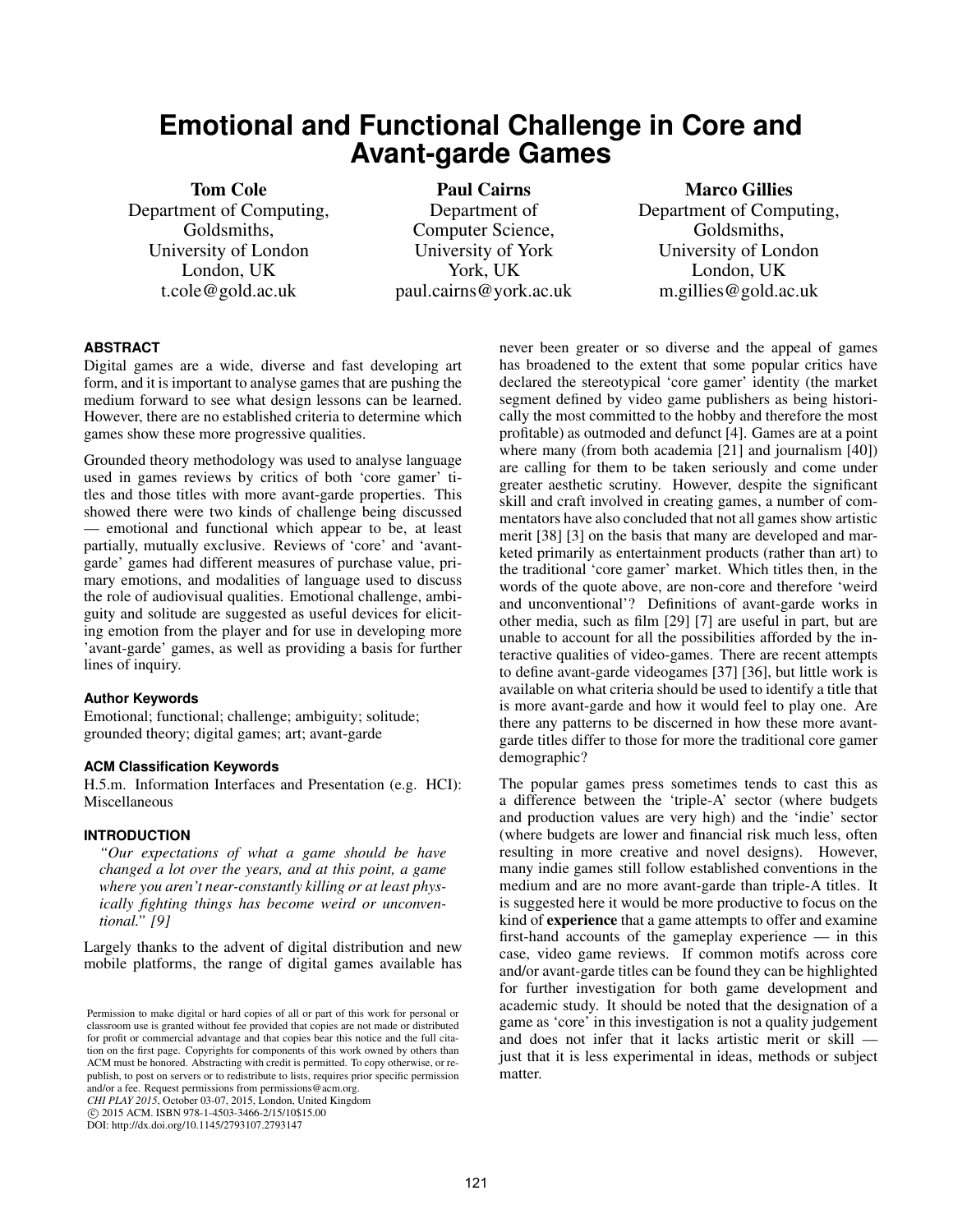# **METHOD**

The approach taken was to analyse what video-games critics had written about a selection of titles. Previous analysis of video-games reviews has focused on elucidating the core user experience of playing video-games [\[11\]](#page-4-5), but doesn't offer any clues as to how core and avant-garde games may be identified. Using Grounded Theory as initially outlined by Strauss and Corbin [\[39\]](#page-5-5) and further refined by Adams, Lunt and Cairns [\[2\]](#page-4-6) the aim was to investigate what differentiated core games from avant-garde games by looking at how reviewers reported their gaming experiences. Analysis focused on the style of language used, what aspects of the gaming experience were mentioned and how much was written about those aspects.

Reviews of a range of 14 games (from 3 categories) were selected for analysis. Due to lack of academic discourse this selection is based upon general understanding in the popular press and media discussion around these games. *To The Moon* (*TTM*), *Gone Home*, *Dear Esther*, *The Vanishing of Ethan Carter* (*VoEC*) and *Papers Please* are all critically acclaimed for pushing the boundaries of the medium and having more avant-garde aspirations. *Gears of War 3* (*GOW3*), *Call of Duty: Modern Warfare 2* (*COD:MW2*), *Grand Theft Auto V* (*GTAV*), *Far Cry 4* and *Destiny* are all highly successful blockbuster or 'triple-A' titles. *Bioshock*, *Journey*, *Spec Ops: The Line* (*SO:TL*) and *The Last of Us* (*TLoU*) are all innovative triple-A titles which, each in their own way, experimenting with what big-budget games can achieve. One of the aims of grounded theory is to choose a sample that stretches and tests the theoretical boundaries of interpretation of the data. For this reason the selection of games was intentionally diverse and broad.

The reviews were gathered from **<www.metacritic.com>** (a website that aggregates user and critic media reviews) filtering for critics reviews and ranked in order of 'most active' (the number of reviews submitted by the contributing website/magazine). Critics' reviews (rather than User reviews) were selected on the basis that, since they are writing in a professional capacity, they are more likely to have played the game for longer before passing judgement, show greater care and accountability for the words they write and therefore be more likely to deliver a higher quality critique. Whilst problems with preference bias could potentially be found e.g. some critics writing on certain types of games only, nonprofessional review writers would show the same bias and so this is not important in the context of the current investigation. Reviews were accessed and catalogued as long as they were written in English and available on-line. Using this process at least 10 reviews for each game were read and analysed — in excess of 150 reviews in total. Analysis was conducted using open coding for style of language used, expressions of what aspects were important about the game, topics covered and how long was spent talking about the different features of the game-playing experience. Subsequent axial coding and reanalysis was performed which allowed clusters of meaning to be grouped via selective coding into core and sub-categories for discussion.

### **RESULTS**

Contrary to what many commentators (or major industry figures[\[23\]](#page-4-7))may think, the premise, background story and description of the player character(s) for each game took up significant parts of the word count of every review. Story is clearly important to players, if only to establish context for the actions taken in game — even if it not highlighted as a primary feature of the experience. Reviewers also wrote at length about the quality, depth and complexity of the world the game took place in. Across all titles story and worldbuilding were key features of the gaming experience — even though the quality and centrality of the narrative to the gameplay experience varied. Despite it's universal importance here, the complexities of storytelling in interactive games is both well discussed elsewhere (e.g. [\[26\]](#page-5-6), [\[30\]](#page-5-7), [\[25\]](#page-5-8)) and is outside the scope of this review.

Beyond this it became clear that two distinct sets of standards and style of language were being used to describe the gaming experience of the reviewer. The clearest trend seen was the difference between aspects linked to the 'functional challenge' offered by some titles and those linked to the 'emotional challenge' offered by others. These aspects included differing notions of what constitutes value in a game purchase, the primary emotion(s) experienced and the way the audiovisual components were described. Due to space constraints, quotes are representative of data and are not intended to be comprehensive.

## **Challenge: Functional vs. Emotional**

Challenge, in some form, is central to the gaming experience. Yet until recently, the majority of challenges presented by games to their players are of the functional type — where dexterity and skill with the controls or strategy is used to overcome challenges thrown at the player (e.g. environmental traversal, combat, logical puzzles etc.) and to resolve emotions of frustration to fiero (an Italian word that literally translates as 'proud', here used to mean personal triumph as per Lazarro's usage [\[24\]](#page-5-9)). It is this concept of functional challenge that is still presented to, and desired by, players of traditional core games such as *Destiny* and *COD:MW2*. Core mechanics are covered with enthusiasm and in great detail. The quality of enemy and friendly AI are also frequently discussed.

When faced with games with a majority functional challenge component, reviewers are more concerned with technical and mechanical considerations such as how the character moves, what powers they have, what actions they perform, what weapons they can wield and, often, how powerful the game makes the player feel. The reviewers' focus is, "What can I do?", and the core pleasures obtained are that of power and 'hard fun' [\[24\]](#page-5-9).

*". . . the ability to sprint and slide in addition to each class' mobility skills, which include gliding, double jumping, and even short-range teleportation. Combined with how powerful grenades and melee attacks feel,*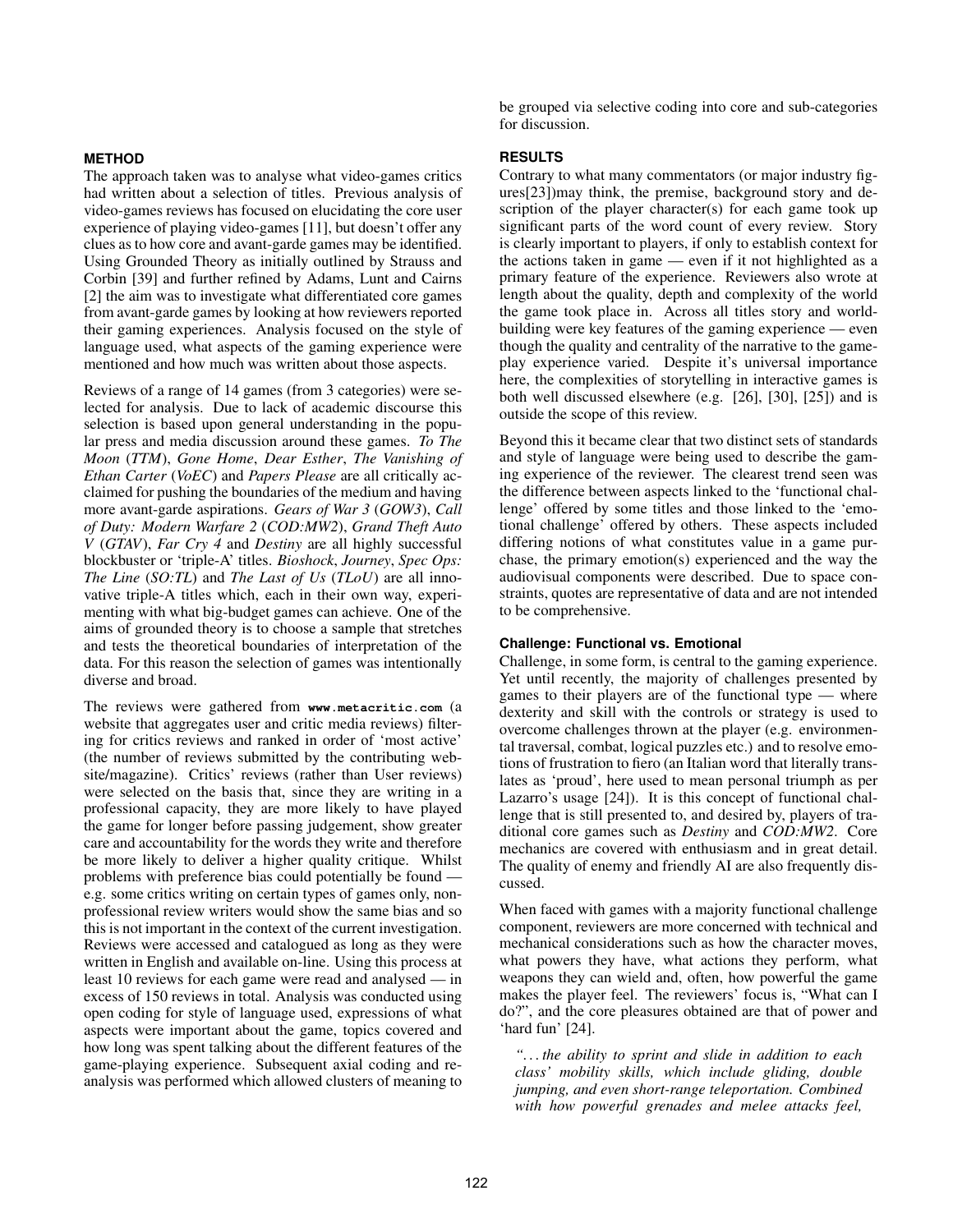*thanks again to class skills that modify them, this extra mobility allows you to engage foes in a wider variety of ways." [\[19\]](#page-4-8)*

This contrasts strongly with accounts of playing avant-garde games, where mechanics were mentioned but seldom dwelt upon for long. Here the focus is more on the narrative, story and themes of the piece. Here, the reviewer's primary focus is, "How do I feel?" This is achieved by leaving parts of the experience ambiguous, confronting them with difficult material or by use of strong characters, story and good writing. This presents the player with an 'emotional challenge' that is overcome not with skill and dexterity, but with a cognitive effort not dissimilar to Schopenhauers notion of the aesthetic experience of the sublime. [\[35\]](#page-5-10) The core pleasure here for the player is the resolution of tension within the narrative, emotional exploration of ambiguities within the diegesis, or identification with characters.

*"Gone Home requires you to use your own empathy to solve the puzzle of each family member's internal struggle" [\[13\]](#page-4-9)*

*"Journey is a game purposefully designed to create argument and discussion. Most obviously people will argue over what exactly the games eponymous journey is all about. Who is the strange, robed figure you control and what is the significance of the shimmering mountain that seems to be his goal?" [\[20\]](#page-4-10)*

It is suggested here that these two types of challenge are antagonistic to each other. Where the player is called upon to navigate a complex task involving dexterity (such as in *GOW3* or *COD:MW2*) the player is left with limited regard for or capacity to engage with anything other than the frustration/fiero cycle of hard fun. Conversely, the more avant-garde games examined here have simple controls and gameplay mechanics, making fewer demands in terms of functional challenge and therefore leaving the players mind freer to contemplate other areas of the game's possibility space [\[6\]](#page-4-11). Reviews of *SO:TL* often pointed out how they found the combat repetitive and uninspiring but fully compensated for by the challenging narrative and character development.

*"This could well be one of the most subversive shooters yet made. . . your appetite for the emerging plot isn't stimulated by the standard stop-and-pop fare, which lacks a distinctive flavour of its own." [\[16\]](#page-4-12)*

It is worth considering that, had the combat been more intricate and challenging, the story and narrative may not have been experienced as fully. *Papers Please* is unusual in this regard in that it is the conflict *between* functional challenge and emotional challenge that provides the basis for the emotional experience. Whilst the mechanics are simple (as a passport control official you check papers at the border and accept or reject entrance), the choices presented in the game are not.

*"There are moral decisions, like whether to separate a husband and wife whose paperwork doesn't match, or play white knight and turn a pimp away before he can get his hands on a girl who claims he tricked her over* *the border. The right answer may seem obvious, but every penalty that costs money means less food, heat, and medicine for the family back home — a family that has to stay alive. . . " [\[42\]](#page-5-11)*

*"The only way to avoid failure is to remove emotion from the equation, and only look at the hard facts rather than the human realities. This job breeds hard men." [\[22\]](#page-4-13)*

## **Value: Quality vs. Quantity**

Reviews of core games placed great importance on quantity of options and variations (or 'modes') of gameplay. Long passages were written on differing modes of gameplay (often with detailed descriptions), the number of weapons or abilities, maps, playable characters or the range of customisation options available. The length and/or variety of levels in the single player campaign is a significant factor in judging how valuable a purchase may be, as well as the depth and variety of any multi-player options available. 'Replayability' is a major concern. In summary — the number of hours of play that a game will provide is a key factor when deciding whether to make a purchase for a core game.

*". . . classic modes like Team Deathmatch and Gears favorites like Wingman on brilliant, varied maps. . . Overwhelming the human defenses as the Locust Horde is a wonderful Gears take on being the bad guys. . . This new Beast mode is as compelling to me as Horde mode. . . " [\[5\]](#page-4-14)*

This stands in contrast to the comments made about the more avant-garde games examined here. None of them offer much functional challenge and most are short in length with debatable or limited replay value (with the potential exception of *Papers Please*). However, this is frequently glossed over and forgotten in many reviews due to the emotional range, impact and depth shown by these games. What matters here is the intensity, novelty and quality of the emotional experience on offer, rather than length or replayability.

*". . . it's a triumphantly successful demonstration that narrative doesn't need to be funnelled down the barrel of a gun, balanced on the edge of a blade or relegated to a background cut scene for the sake of gameplay." [\[33\]](#page-5-12)*

*"However, in a mere hour and a half, Journey made more of an impact on my psyche than any game I have ever played." [\[14\]](#page-4-15)*

#### **Primary Emotion**

The emotions experienced by reviewers were strongly linked to the type of challenge that the game presented to the player.

Core games, with their reliance on hard fun to keep the player entertained elicited emotions often associated with action film and 'Hollywood blockbuster' tropes — with most reviewers having similar emotional experiences. This was mainly as a result of the intense action and functional challenge that these games require the player to engage in, as well as a dramatic narrative involved a large threat of some kind (e.g. the end of the world, the death of a loved one etc.) that the player must help avert. It is interesting to note that the quality of the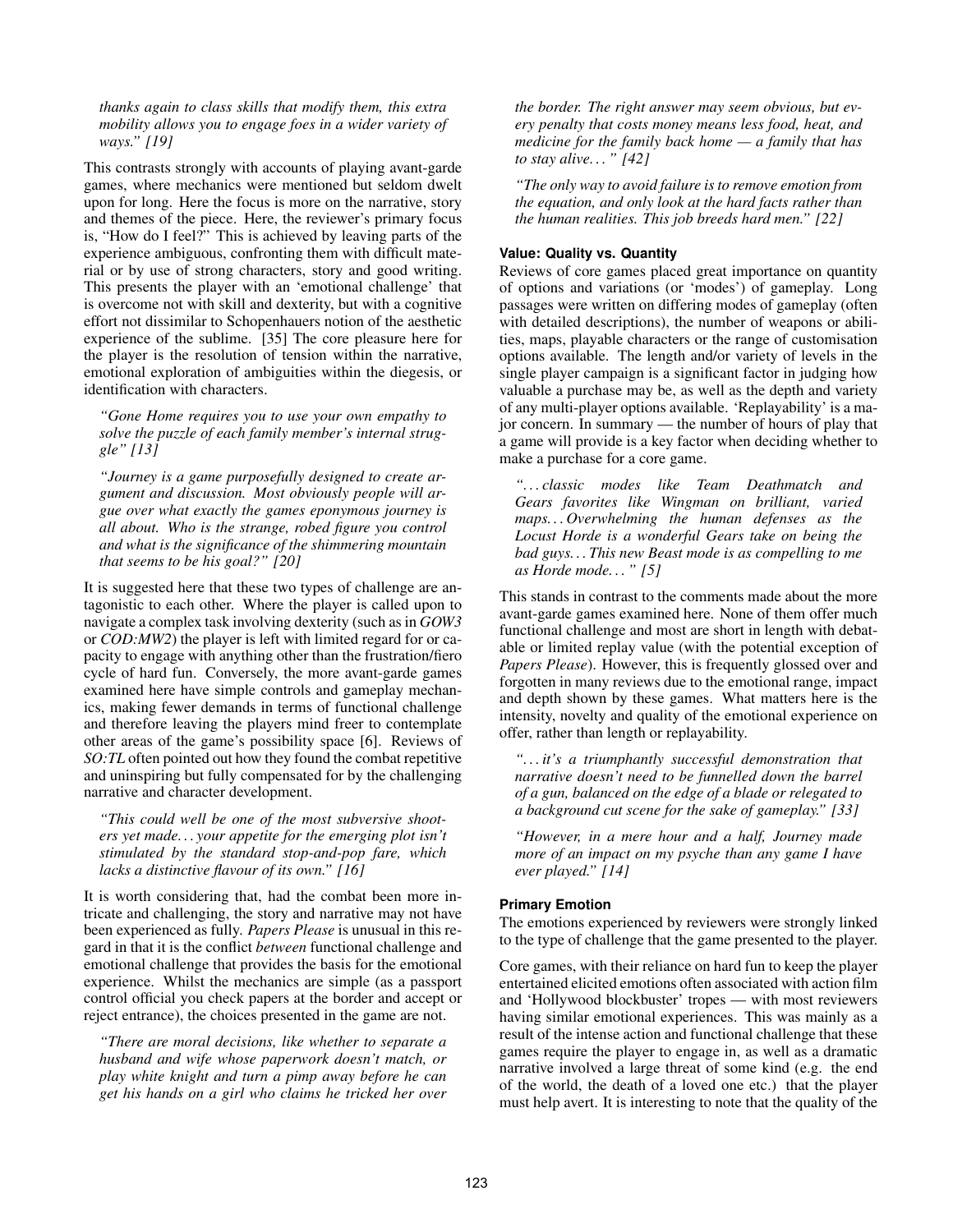narrative isn't expected to necessarily be very high in order to evoke these 'blockbuster drama' feelings.

*"The story plays out like a Michael Bay film on steroids, filling the screen with explosions, military jargon, weapons of mass destruction. . . expect sweeping musical scores and pyrotechnics galore." [\[12\]](#page-4-16)*

Emotions experienced by reviewers when playing the avantgarde games showed a greater range and were not the same for all players (cf. comparable emotional experiences between different reviews of core titles). Generally these involved a more reflective state of mind, contemplation and dealing with themes uncommon in core games.

Stronger and more emotive language was used to describe the depth and impact of the emotional experience of avant-garde games.

*". . . but more intriguing is its depiction of a family unit quietly tearing itself apart." [\[34\]](#page-5-13)*

*"Journey is an unforgettable experience. Even when the details fade, the emotions that it evoked will stay with us for years." [\[28\]](#page-5-14)*

### **Ambiguity and Solitude**

Reviewers mention how curiosity is invoked by the lack of deliberate signposting and explicit communication of identity, plot or goals and objectives. These comments only occurred during reviews of avant-garde games.

*"it's uncommonly enthralling. Its deliberate ambiguity brings on the urge to speculate on deeper meanings, but meaning here is bound to be personal, and best discovered for yourself." [\[15\]](#page-4-17)*

Some reviewers seem to suggest that feelings of loneliness and isolation in several of the avant-garde games examined here is conducive to emotional engagement.

*"The perfect isolation of the island communicates a loneliness and sense of suspense that's far beyond what traditional games attempt." [\[27\]](#page-5-15)*

Tan has written about how an increased emotional investment by film viewers results in an increased emotional payback to the viewer [\[41\]](#page-5-16) and Perron has explained how this may work for games players [\[31\]](#page-5-17). Other work has suggested that allowing a player to explore an emotional connection with an environment gives opportunity for a player's emotional intelligence to be stretched and strengthened [\[18\]](#page-4-18), and that lack of definition for character motives and open-ended narratives are a unifying component of Art Cinema [\[7\]](#page-4-4). It is suggested here that ambiguity may well play a major role in the emotional impact of the avant-garde games studied in this paper. By leaving space for the player to think and contemplate — unburdened by the requirements of completing functional challenges, the player is better able to emotionally invest, and subsequently receive a greater emotional return, in the diegesis.

## **Graphics and Sound**

Both visual and aural components are acknowledged by reviewers as being an important part of the game play experience, but different types of language are used to describe them across our two categories. Core games have their graphics described in terms of technical descriptions such as the detail of character and environmental models, lighting effects, realism and the quality of the textures. Sounds are described briefly, if mentioned at all, with statements usually referring to how the music underscores the intense action taking place and sounds grandiose and 'epic'.

*"The environments feature some eye-popping visuals. . . The lighting engine has received a massive overhaul, the animations in the game are vastly improved, and the overall level of detail has jumped an order of magnitude." [\[10\]](#page-4-19)*

This is in contrast to the avant-garde games examined here, where emotive language is frequently employed. Graphics are more likely to be described in terms of how they make the reviewer feel, rather than in terms of technological achievement. Sound equally is described in terms used to illustrate how the reviewer has been emotionally moved in ways other than raising levels of excitement.

*". . . set in one of those permanently autumnal corners of America where the late afternoon sun paints everything with a mixture of warmth and sorrow, and the game's artists wield this evocative palette like the old masters." [\[8\]](#page-4-20)*

*". . . thanks to a soundtrack by Jessica Curry that ebbs and flows brilliantly, overwhelming the senses with an atmosphere of unsettling, unseen dread." [\[17\]](#page-4-21)*

# **DISCUSSION AND FUTURE WORK**

*"As a medium defined by the word 'interactive' and shackled to the word 'entertainment', video games have long struggled with detaching themselves from violence and mechanical action in order to satisfy the latter of those terms." [\[33\]](#page-5-12)*

It is commonly assumed that for a game to be engaging it must provide some sort of challenge to the player and excel when they are about struggle.[\[21\]](#page-4-2) However, conclusions drawn from this investigation suggests that challenge need not always take the form of logical puzzles to solve, obstacles to overcome or enemies to kill. The 'non-trivial traversal of the text' [\[1\]](#page-4-22) can be done with purely cognitive effort instead of, or in addition to, completing challenges of dexterity and skill. The analysis carried out here illustrates that challenges can fall along a spectrum ranging from functional challenge at one end (requiring skill, dexterity or strategy to overcome environmental or AI obstacles using controls and mechanics) to emotional challenge at the other (requiring cognitive effort to deal with challenging material or comprehend ambiguous elements of the diegesis). This challenge spectrum has other attributes linked with the defining poles such as differing notions on what makes a game worthy of purchase, the role of graphics and sound in a game's appraisal and the role and type of emotion(s) experienced during gameplay. Ambiguity and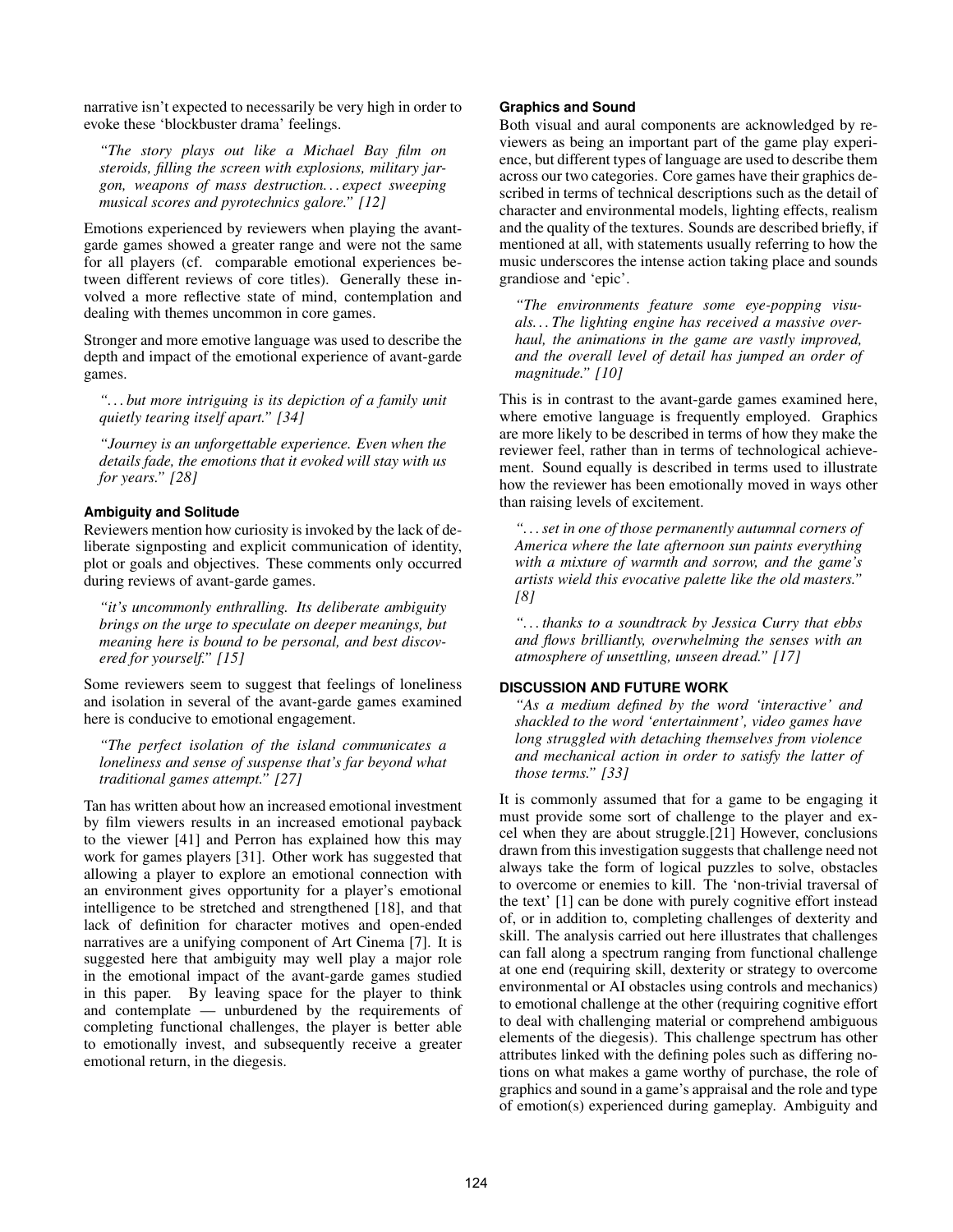solitude also appear to be commonly used devices to engineer a more emotive and reflective gameplay experience (as seen in *VoEC*, *Gone Home*, *Dear Esther* and in some cases *Journey* and *Papers Please*).

This paper was an attempt to elucidate whether successful avant-garde digital games have features in common to differentiate them from more traditional core games. The resultant findings, and particularly the notion of emotional and functional challenge, have important implications for the design and investigation of digital games in the future. An interesting extension of this work would be a comparison with results gained from using natural language processing using frameworks and methods already applied to videogames [\[32\]](#page-5-18) [\[43\]](#page-5-19).

If digital games are to continue to work towards engaging with a broader range of affect and a deeper resonance with the player's emotions similar to those enjoyed by readers of other art forms such as literature and film, then the functional and emotional challenge paradigm seems to be fertile ground for exploration by designers. Additionally, the tools of ambiguity and solitude warrant further investigation to see how different types and intensities of emotional challenge can be achieved, and conclusions made here can be used to work towards defining criteria for selecting other affective digital games for further analysis.

# **ACKNOWLEDGEMENTS**

This work was supported by the EPSRC Centre for Doctoral Training in Intelligent Games and Game Intelligence.

## <span id="page-4-22"></span>**REFERENCES**

- 1. Aarseth, E. J. *Cybertext: perspectives on ergodic literature*. JHU Press, 1997.
- <span id="page-4-6"></span>2. Adams, A., Lunt, P., and Cairns, P. A Qualititative Approach to HCI Research. In *Research Methods for Human-Computer Interaction*, P. Cairns and A. Cox, Eds. Cambridge University Press, Cambridge, UK, 2008, 138–157.
- <span id="page-4-3"></span>3. Adams, E. W. Will computer games ever be a legitimate art form? *Journal of Media Practice 7*, 1 (2006), 67.
- <span id="page-4-1"></span>4. Alexander, L. 'Gamers' don't have to be your audience. 'Gamers' are over. **[http://www.gamasutra.com/view/](http://www.gamasutra.com/view/news/224400/Gamers_dont_have_to_be_your_audience_Gamers_are_over.php.) [news/224400/Gamers\\_dont\\_have\\_to\\_be\\_your\\_](http://www.gamasutra.com/view/news/224400/Gamers_dont_have_to_be_your_audience_Gamers_are_over.php.) [audience\\_Gamers\\_are\\_over.php.](http://www.gamasutra.com/view/news/224400/Gamers_dont_have_to_be_your_audience_Gamers_are_over.php.)**, (Last Accessed 30/03/2015).
- <span id="page-4-14"></span>5. Biessener, A. Gears Of War 3 Review: A Blockbuster Finale - Gears of War 3 - Xbox 360 www.GameInformer.com. **[http://www.gameinformer.com/games/gears\\_of\\_war\\_](http://www.gameinformer.com/games/gears_of_war_3/b/xbox360/archive/2011/09/15/the-blockbuster-finale-millions-of-fans-are-craving.aspx) [3/b/xbox360/archive/2011/09/15/](http://www.gameinformer.com/games/gears_of_war_3/b/xbox360/archive/2011/09/15/the-blockbuster-finale-millions-of-fans-are-craving.aspx) [the-blockbuster-finale-millions-of-fans-are-cra](http://www.gameinformer.com/games/gears_of_war_3/b/xbox360/archive/2011/09/15/the-blockbuster-finale-millions-of-fans-are-craving.aspx)ving.** 22. Jurgens, J. Papers Please Review. ¨ **[http:](http://www.thunderboltgames.com/review/papers-please) [aspx](http://www.gameinformer.com/games/gears_of_war_3/b/xbox360/archive/2011/09/15/the-blockbuster-finale-millions-of-fans-are-craving.aspx)** (Last Accessed 30/03/2015).
- <span id="page-4-11"></span>6. Bogost, I. *Persuasive games: The expressive power of videogames*. Mit Press, 2007.
- <span id="page-4-4"></span>7. Bordwell, D. The art cinema as a mode of film practice. *Film Criticism 4*, 1 (1979), 56–64.
- <span id="page-4-20"></span>8. Bramwell, T. The Vanishing of Ethan Carter Review. **[http://www.eurogamer.net/articles/](http://www.eurogamer.net/articles/2014-09-30-the-vanishing-of-ethan-carter-review) [2014-09-30-the-vanishing-of-ethan-carter-review](http://www.eurogamer.net/articles/2014-09-30-the-vanishing-of-ethan-carter-review)** (Last Accessed 01/04/2015).
- <span id="page-4-0"></span>9. Buckland, J. Gone Home Review. **[http://www.](http://www.atomicgamer.com/articles/1519/gone-home-review) [atomicgamer.com/articles/1519/gone-home-review](http://www.atomicgamer.com/articles/1519/gone-home-review)** (Last Accessed 30/03/2015).
- <span id="page-4-19"></span>10. Burke, R. Gears of War 3 Review. **[http:](http://gamingtrend.com/game_reviews/gears-of-war-3/) [//gamingtrend.com/game\\_reviews/gears-of-war-3/](http://gamingtrend.com/game_reviews/gears-of-war-3/)** (Last Accessed 30/03/2015).
- <span id="page-4-5"></span>11. Calvillo-Gamez, E. H., Cairns, P., and Cox, A. L. ´ Assessing the core elements of the gaming experience. In *Evaluating User Experience in Games*. Springer, 2010, 47–71.
- <span id="page-4-16"></span>12. Deacon, A. Call of Duty: Modern Warfare 2 Review - NZGamer.com. **[http://nzgamer.com/reviews/996/](http://nzgamer.com/reviews/996/call-of-duty-modern-warfare-2.html) [call-of-duty-modern-warfare-2.html](http://nzgamer.com/reviews/996/call-of-duty-modern-warfare-2.html)** (Last Accessed 30/03/2015).
- <span id="page-4-9"></span>13. Decker, L. Gone Home review - PC Gamer. **<http://www.pcgamer.com/gone-home-review/>** (Last Accessed 30/03/2015).
- <span id="page-4-15"></span>14. Deesing, J. Journey Review for PS3 - G4tv. **[http:](http://www.g4tv.com/games/ps3/64117/journey/review/) [//www.g4tv.com/games/ps3/64117/journey/review/](http://www.g4tv.com/games/ps3/64117/journey/review/)** (Last Accessed 30/03/2015).
- <span id="page-4-17"></span>15. Douglas, J. Journey Review - GameSpot. **[http://www.gamespot.com/reviews/journey-review/](http://www.gamespot.com/reviews/journey-review/1900-6363693/) [1900-6363693/](http://www.gamespot.com/reviews/journey-review/1900-6363693/)** (Last Accessed 30/03/2015).
- <span id="page-4-12"></span>16. Edge. Spec Ops: The Line Review. **[http://www.](http://www.edge-online.com/review/spec-ops-line-review/) [edge-online.com/review/spec-ops-line-review/](http://www.edge-online.com/review/spec-ops-line-review/)** (Last Accessed 29/10/2014).
- <span id="page-4-21"></span>17. Grayson, N. Dear Esther Review. **[http:](http://pc.gamespy.com/pc/dear-esther/1218914p1.html) [//pc.gamespy.com/pc/dear-esther/1218914p1.html](http://pc.gamespy.com/pc/dear-esther/1218914p1.html)** (Last Accessed 01/04/2015).
- <span id="page-4-18"></span>18. Heron, M., and Belford, P. All of Your Co-workers are Gone: Story, Substance, and the Empathic Puzzler. *Journal of Games Criticism 2*, 1 (2015).
- <span id="page-4-8"></span>19. Ingenito, V. Destiny Review. **[http:](http://uk.ign.com/articles/2014/09/03/destiny-review) [//uk.ign.com/articles/2014/09/03/destiny-review](http://uk.ign.com/articles/2014/09/03/destiny-review)** (Last Accessed 01/04/2015).
- <span id="page-4-10"></span>20. Jenkins, D. Journey review destination unknown | Metro News. **[http://metro.co.uk/2012/03/02/](http://metro.co.uk/2012/03/02/journey-review-destination-unknown-337875/) [journey-review-destination-unknown-337875/](http://metro.co.uk/2012/03/02/journey-review-destination-unknown-337875/)** (Last Accessed 30/03/2015).
- <span id="page-4-2"></span>21. Jenkins, H. Games, the new lively art. *Handbook of Computer Game Studies* (2005), 175–192.
- <span id="page-4-13"></span>**[//www.thunderboltgames.com/review/papers-please](http://www.thunderboltgames.com/review/papers-please)** (Last Accessed 01/04/2015).
- <span id="page-4-7"></span>23. Kushner, D. *Masters of Doom: How two guys created an empire and transformed pop culture*. Random House Incorporated, 2004.